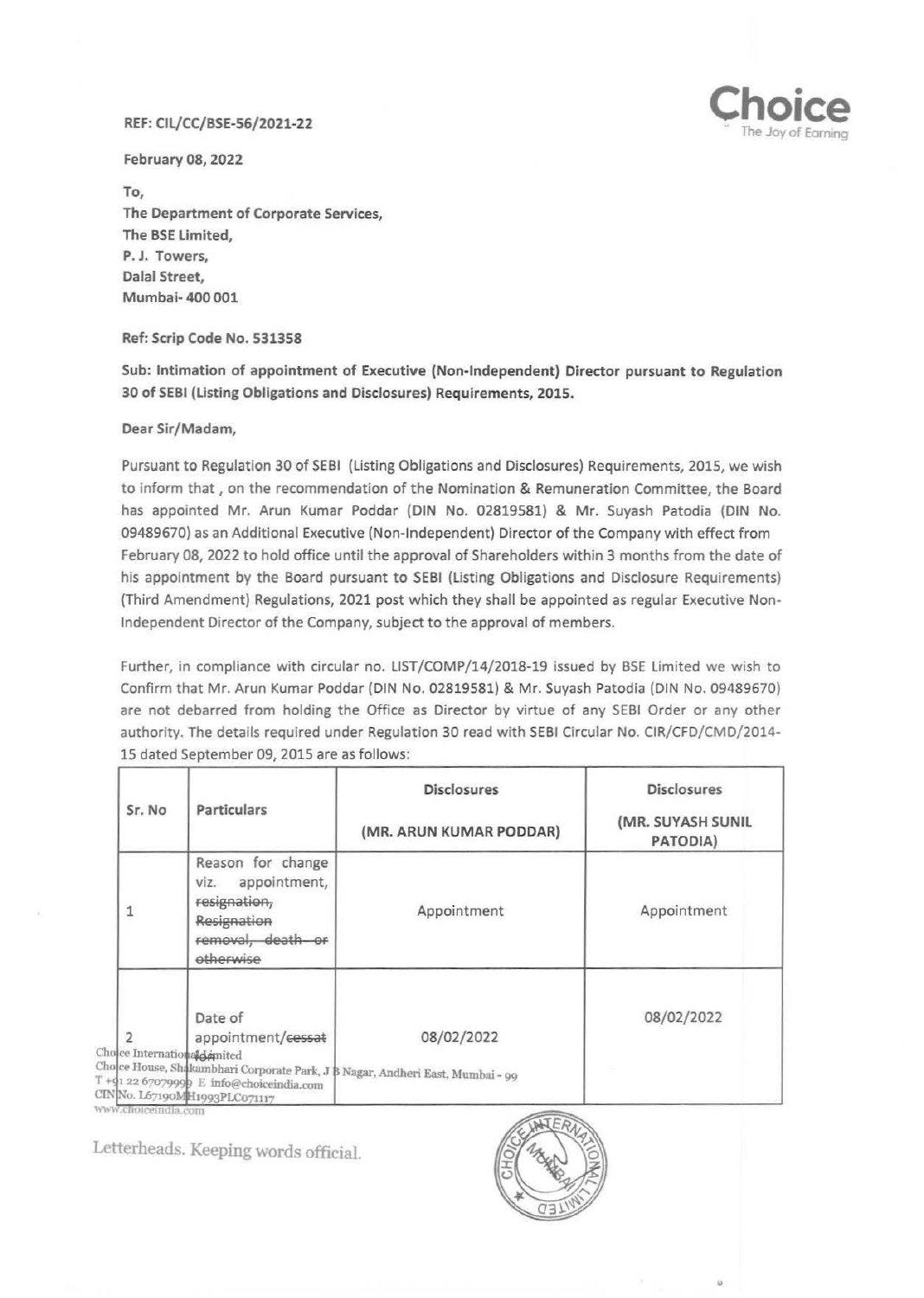| $\circ$ |  |  |  |
|---------|--|--|--|

of Earning

| Date of Birth<br>3                                                                                                                                                                 | 15/06/1984                                                                                                                                                                                                                                                                                                                                                                                                                                                                                                                                                                                                                                                                                                                                                                                                                                                                                                            | 25/07/1995 The Joy o                                                                                                                                                                                                                                                                                                                                                                                                                                                                                                                                                                                                                                                                                                                                                                                                                                                                                                                                            |
|------------------------------------------------------------------------------------------------------------------------------------------------------------------------------------|-----------------------------------------------------------------------------------------------------------------------------------------------------------------------------------------------------------------------------------------------------------------------------------------------------------------------------------------------------------------------------------------------------------------------------------------------------------------------------------------------------------------------------------------------------------------------------------------------------------------------------------------------------------------------------------------------------------------------------------------------------------------------------------------------------------------------------------------------------------------------------------------------------------------------|-----------------------------------------------------------------------------------------------------------------------------------------------------------------------------------------------------------------------------------------------------------------------------------------------------------------------------------------------------------------------------------------------------------------------------------------------------------------------------------------------------------------------------------------------------------------------------------------------------------------------------------------------------------------------------------------------------------------------------------------------------------------------------------------------------------------------------------------------------------------------------------------------------------------------------------------------------------------|
| Term of<br>4<br>Appointment                                                                                                                                                        | To hold office until the approval of<br>Shareholders within 3 months from<br>the date of his appointment by the<br>Board pursuant to SEBI (Listing<br>and<br>Disclosure<br>Obligations<br>(Third<br>Requirements)<br>Amendment) Regulations, 2021<br>Poddar will<br>be<br>where Mr.<br>appointed as Executive (Non-<br>Independent) Director, subject to<br>the approval of the members.                                                                                                                                                                                                                                                                                                                                                                                                                                                                                                                              | To hold office until the<br>approval of Shareholders<br>within 3 months from the<br>date of his appointment by<br>the Board pursuant to SEBI<br>(Listing Obligations and<br>Disclosure Requirements)<br>Amendment)<br>(Third<br>Regulations, 2021, where<br>Patodia<br>will<br>be<br>Mr.<br>Executive<br>appointed<br>as<br>(Non-Independent)<br>Director, subject to the<br>approval of the members.                                                                                                                                                                                                                                                                                                                                                                                                                                                                                                                                                           |
| Brief profile<br>5<br>Choice International Limited                                                                                                                                 | Mr. Arun Kumar Poddar (DIN No :<br>02819581) is a Fellow Member of<br>of Chartered<br>the<br>Institute<br>Accountants of India and also acts<br>S K Patodia &<br>as a partner at<br>(Chartered<br>Associates<br>Accountants). He holds expertise in<br>Services, Government<br>Financial<br>and<br>Management<br>Advisory<br>Consulting. Holder of strong ability<br>complex company<br>solve<br>to<br>problems using excellent judgment<br>and decision-making skills, he is<br>known in the industry for fostered<br>change in company culture to be<br>more open, transparent, and<br>accountable.<br>Mr. Poddar has worked closely<br>with government, large corporates<br>and retail customers throughout<br>his journey. His vision of making<br>financial services accessible to<br>every citizen of India will drive the<br>organization to be more customer<br>centric and accessible in Tier 3-4<br>cities. | Mr. Suyash Sunil Patodia<br>(DIN No: 09489670) is a<br>Associate Member of the<br>of<br>Chartered<br>Institute<br>Accountants of India. He<br>has completed his Three<br>Years Articleship from "M/s<br>Delloite Haskins & Sells<br>LLP" which is among Top<br>Four Chartered Accountant<br>Firms in India.<br>He is currently engaged in<br>tie-ups<br>with<br>arranging<br>Insurance Companies and<br>is working on on-boarding<br>clients<br>and<br>new<br>intermediaries in one of<br>our subsidiary M/s. Choice<br>Insurance Broking<br>India<br>Private Limited. He has<br>played an active role in<br>developing ISMOS (Online<br>Platform<br>of<br>Choice<br>Insurance<br>Broking)<br>and<br>scaling up Choice Connect<br>(Back-end system) to bring<br>Insurance Division in line<br>with organisation goal of<br>being a fintech. He<br>is also keenly involved in<br>employee<br>various<br>engagement initiatives to<br>bring in a young culture in |
| Choice House, Shakambhari Corporate Park, JB Nagar, Andheri East, Mumbai - 99<br>$T + 912267079999$ E info@choiceindia.com<br>CIN No. L67190MH1993PLC071117<br>www.choiceindia.com |                                                                                                                                                                                                                                                                                                                                                                                                                                                                                                                                                                                                                                                                                                                                                                                                                                                                                                                       | the Company, he is also<br>being appointed as the                                                                                                                                                                                                                                                                                                                                                                                                                                                                                                                                                                                                                                                                                                                                                                                                                                                                                                               |

Letterheads. Keeping words official.